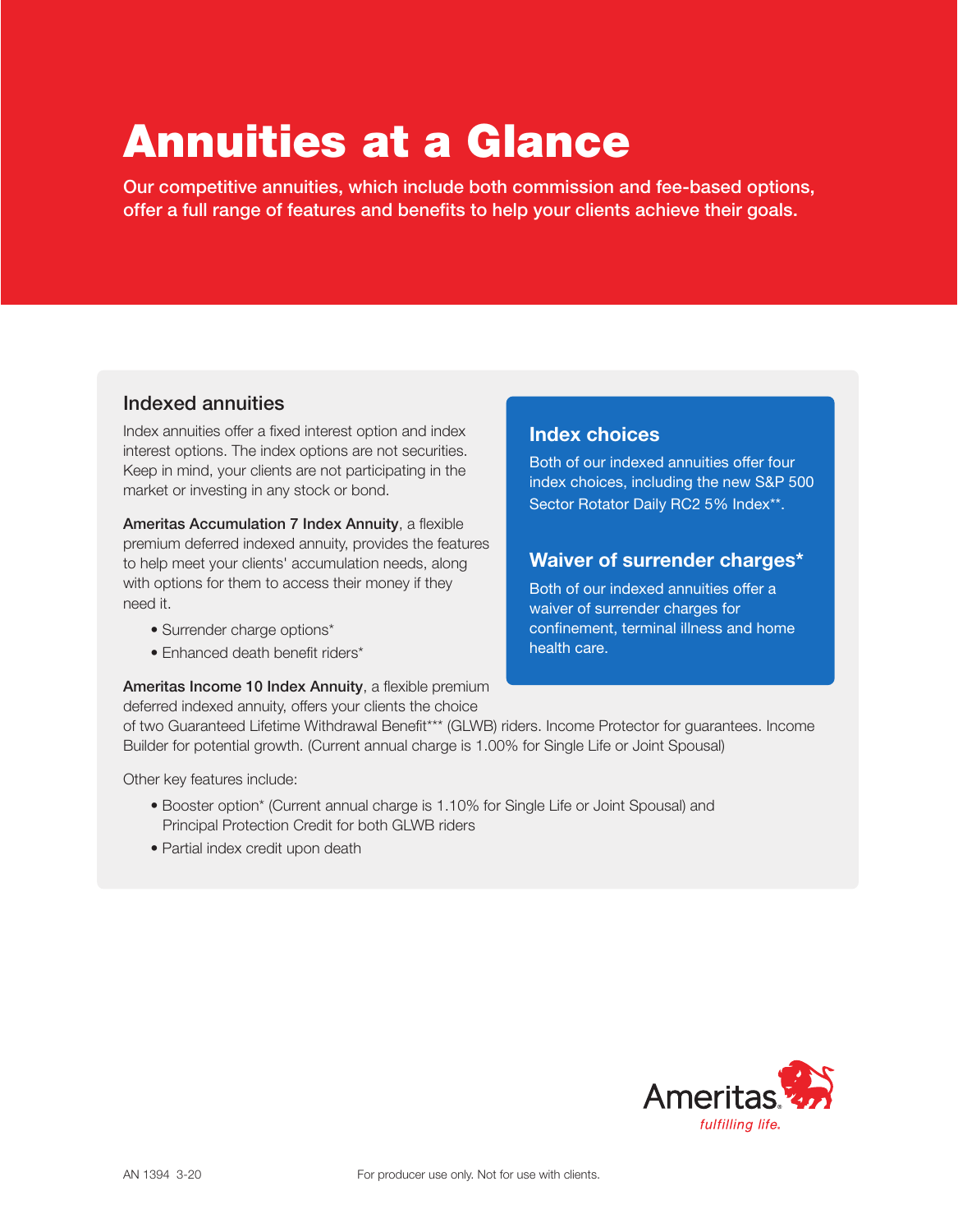## Variable annuities

A variable annuity can be an integral part of your clients' long-term retirement planning strategy to help protect their financial future. Variable annuities provide a tax-deferral benefit that can work well with your clients' goals of investing for long-term retirement. Variable annuities offer professionally managed investment options, guaranteed death benefits and payment options to help meet your clients' needs. They should always read the prospectus before investing in variable annuities to make sure they understand the risks and charges involved.

**Direction Variable Annuity**, a flexible premium deferred variable annuity gives your clients low-cost custom design options with a variety of investment options and riders\*. It features:

- Over 70 investment options
- Waiver of surrender charges\*
- Riders\* including the Waypoint Income Rider\*\*\*, which provides guaranteed income for life and competitive lifetime distribution factors (Current annual charge is 1.00% (max 2.00%) for Single Life or 1.00% (max 2.50%) for Joint Spousal)

The **Ameritas Advisor No-Load VA**, a flexible premium deferred variable annuity that is designed for the fee-based advisor, features one of the industry's lowest M&E charges of just 0.45% and no sales load or withdrawal charges on the base policy. In addition, your clients have the opportunity to invest the cash value in a wide range of investment options advised by well-known fund managers including funds from Vanguard, Dimensional Funds, PIMCO, Fidelity and more. Investment options are subject to change periodically. This variety, along with the ability to move money among the different options without tax liability, makes it easier to diversify an investment.

## Fixed annuities

SPDA 2000, a single premium deferred annuity, provides tax-deferred growth, principal guarantee, flexible access to the policy value and potential income for life.

Compass SPIA, a single premium immediate annuity, is designed to provide payments for specific period of time. It can help manage retirement income by converting a portion of savings into a guaranteed payment stream for life.

Compass FPDA in NY, a flexible premium deferred annuity, features a guaranteed minimum interest rate, safety of principal and tax-deferral. This product is only available in New York.